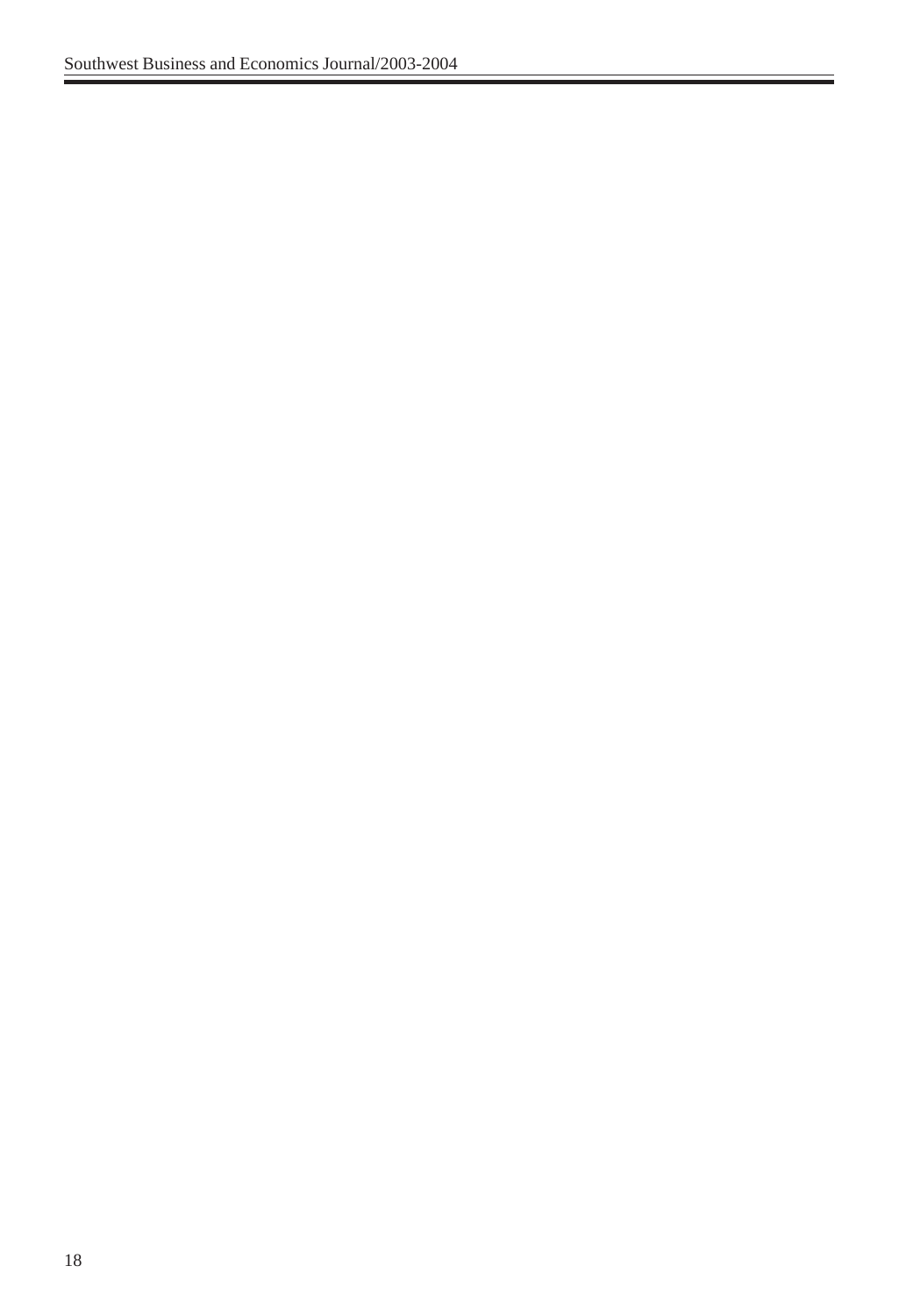# **Banking Industry IPO Returns: A Test of the Informational Asymmetry Hypothesis**

Mark Schaub Northwestern State University

K. Michael Casey University of Central Arkansas

Kenneth M. Washer Texas A&M University-Commerce

#### **Abstract**

*This study examines IPO returns for commercial banks and savings banks over the period 1975 to 1994. These financial firms have traditionally been eliminated from IPO studies due to the regulatory nature of the industry. Logue's (1973) justification for excluding these firms is that they would create a downward bias in any IPO study as a result of the market's more accurate pricing of these issues. The results indicate that positive abnormal returns exist, but are considerably less than in other non-financial industries. One possible explanation is that banking assets are generally easier to price due to their marketability.*

#### **I. Introduction and Literature Review**

Positive abnormal returns for initial public offerings (IPOs) clearly exist according to a number of academic studies conducted throughout the years. Neuberger and La Chapelle (1983), McDonald and Fisher (1972), Neuberger and Hammond (1974), Reilly (1977), Logue (1973), Ibbotson (1975), Ibbotson and Jaffe (1975), Ritter (1984), Miller and Reilly (1987), and Ibbotson, Sindelar and Ritter (1988) all provide evidence of initial price volatility in IPOs. However, after some period, this price volatility tends to level off. These studies indicate that average IPO returns were as high as 41.7% during the late 1960's.

Most of these studies, including Neuberger and La Chapelle (1983), Logue (1973), and Friend (1967), intentionally eliminate certain stock offerings. Logue (1973) states that secondary issues create a downward pricing bias. Friend (1967) refers to mutual funds and Real Estate Investment Trusts (REITS) as repackaged assets with previous market valuations. The motivation for eliminating banking industry IPOs stems from the fact that IPO underpricing is typically attributed to information asymmetries not normally associated with the banking industry or other highly regulated industries. Logue's (1973) justification for excluding banks is that they would create a downward bias in any IPO study as a result of the market's more accurate pricing of these issues. Therefore, one might conclude that banking industry IPOs should be more efficient and thus have low or insignificant positive abnormal returns.

A recent paper by Hebb (2002) focused on the IPO underwriting activity of commercial banks since the passage of the Financial Services Reform Act of 2002. Commercial bank underwritten offerings were found to be significantly less underpriced than investment banker underwritten offerings. The author concludes the smaller premium is due to the positive market perception of commercial bank underwritten offerings. A logical extension of this finding would be to investigate commercial bank IPO returns and see if the market perception of safety and quality extends to these returns, and not just IPO returns underwritten by firms in this industry.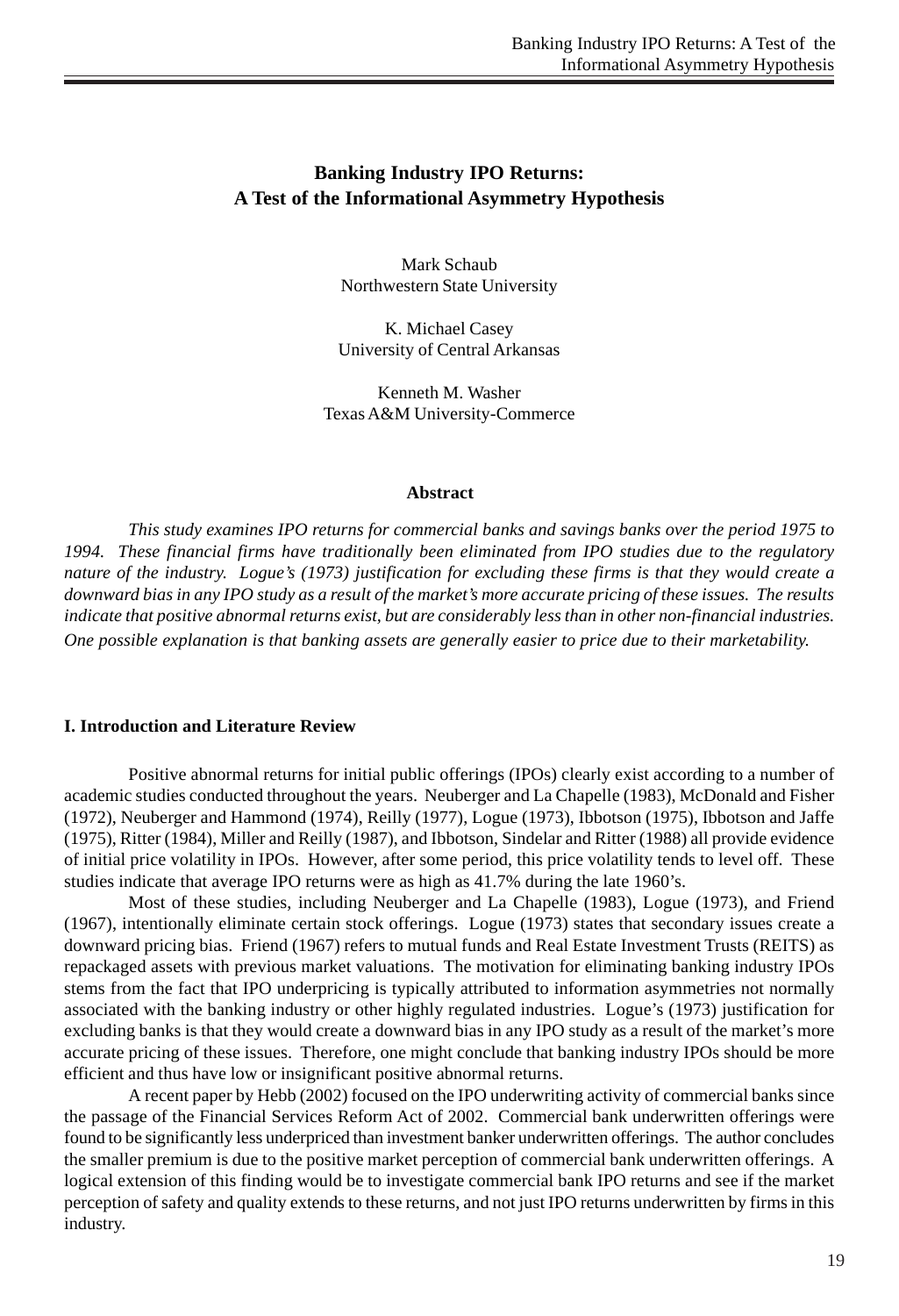Another study by Rahman and Yung (1999) focused on returns of insurance industry IPOs. Since both the banking and insurance industries provide regulated financial services, the pricing expectations are similar. Information transparency in a regulated industry should reduce the amount of IPO underpricing and lend credibility to the theory that most IPO underpricing is due to information asymmetry. However, the authors find significantly positive abnormal short run returns even in the insurance industry.

The purpose of this study is to examine the efficiency of another regulated industry and test for IPO underpricing. Using banking industry IPOs, we look at the one-day, five-day and one-month abnormal returns for commercial bank IPOs and savings bank IPOs from 1975 to 1994. If Logue (1973) is correct, banking industry IPOs will be more efficient than IPOs in other, less regulated industries.

Our study finds some interesting results. First, bank IPOs appear to be priced "better" than other IPOs and thus investors should be less concerned with overpaying if they are not able to buy at the offering price. Second, banks are raising equity financing more efficiently as the offering price is more accurate than IPOs in other industries.

The remainder of the paper is organized as follows: Section II identifies the data and methodology used in the study. Section III presents the results of tests to determine whether abnormal returns are significantly different from zero. Section IV summarizes and concludes the paper.

## **II. Data and Methodology**

We examine unseasoned banking and savings bank issues from the New York Stock Exchange, the American Stock Exchange, and the NASDAQ over the time period 1975 to 1994. Price data and market return data are obtained from the CRSP tapes. There are instances where the one-month or five-day samples have fewer observations than the one-day samples due to missing data.

The sample period for this study began in 1975 and extends through 1994. This period was chosen because of the large amount of financial legislation passed (11 major Acts), with most of it targeted to banking and saving institutions. The beginning of each five-year sub-sample period coincides with some new major financial reform or extension of an earlier Act. The 1975 sample period occurs just after the Equal Credit Opportunity Act of 1974 and the Employee Retirement Income Security Act (ERISA) of 1974 that established an insurance program much like FDIC for pensions—many of which were managed by banking institutions.

In 1980, the Depository Institution Deregulation and Monetary Control Act eliminated inefficiencies that led to the first major S&L bailout (like Regulation Q). This Act also increased FDIC insurance to \$100,000. The Garn-St. Germain Depository Act of 1982 gave emergency powers to regulators to save the failing thrifts by organizing takeovers. The sample period beginning in 1985 coincided with the extension of emergency powers given by the Garn-St. Germain Act that was supposed to end in 1985. These powers were renewed with more liberal terms in 1986 (i.e., lower capitalization requirements for takeovers of failing institutions). Furthermore, the Competitive Equality Banking Act of 1987 recapitalized the FSLIC and ensured depositors that federal insurance would be used liberally to protect customers. Also, early in 1985, a court of appeals upheld the decision barring federal regulators from ending deposit insurance on brokered accounts. These "safety" measures lifted confidence in financial institution insurance at the same time the nation was in the heart of an economic boom filled with investor optimism.

The last sample period from 1990 through 1994 began right when the Financial Institutions Reform, Recovery and Enforcement Act of 1989 (FIRREA) took hold after the second major S&L bailout. This act increased supervision of thrifts and established a new insurance fund for thrifts (FDIC-SAIF) while imposing restrictions to keep S&Ls from investing in risky portfolios. Also, the Federal Deposit Insurance Corporation Improvement Act of 1991 mandated specific schedules for bank examination. This act imposed the same limits on state-chartered banks as existed on federal banks and strengthened the Federal Reserve's authority over foreign banks operating in the United States.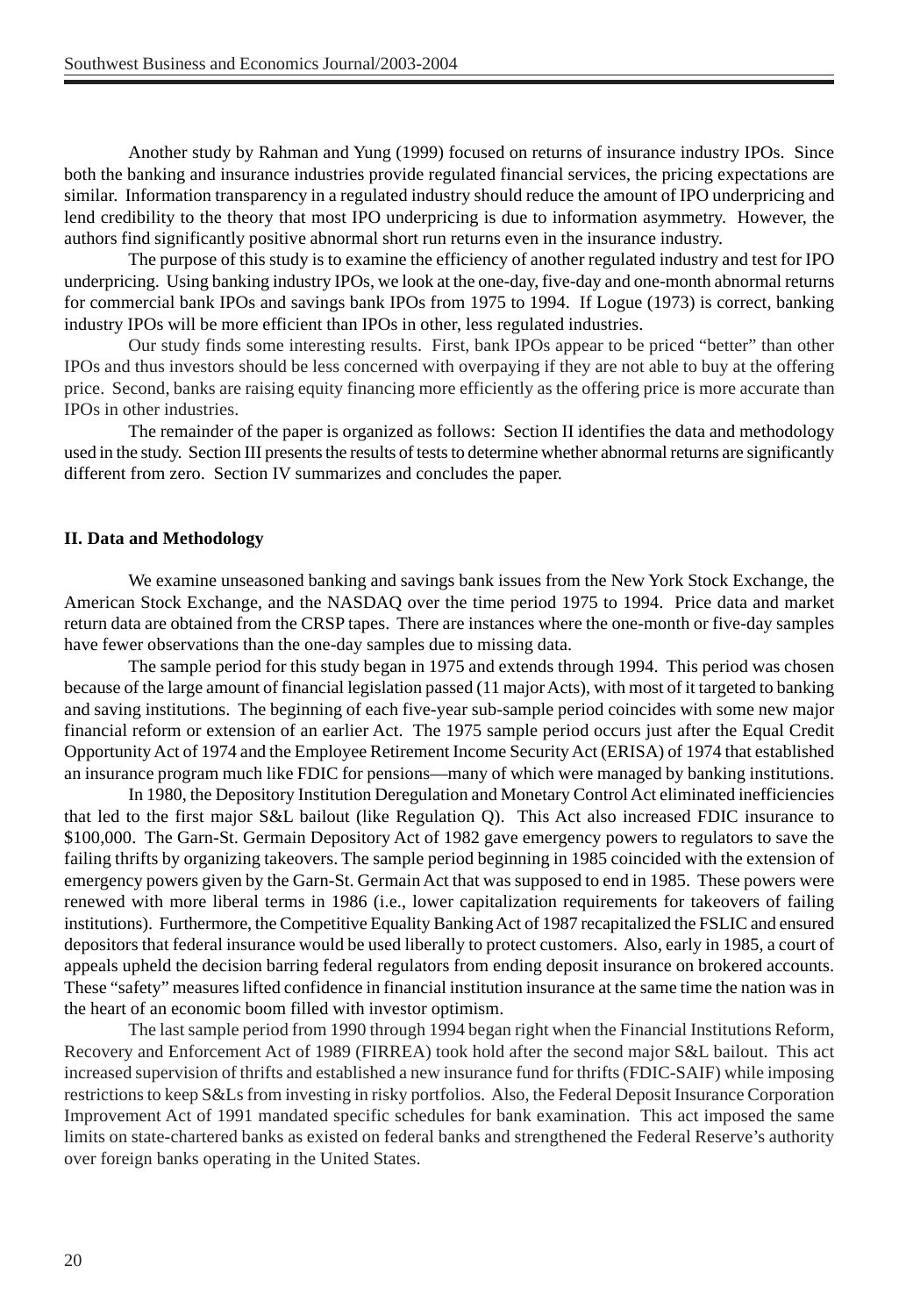| Time Frame | <b>Commercial Banks</b> | <b>Savings Banks</b> |
|------------|-------------------------|----------------------|
| 1975-1994  | 370                     | 280                  |
| 1975-1979  | 26                      | <b>NA</b>            |
| 1980-1984  | 68                      | 43                   |
| 1985-1989  | 206                     | 104                  |
| 1990-1994  | 70                      | 133                  |

**Exhibit 1:** IPO Sample Sizes

Exhibit 1 presents the number of IPOs for banks and savings banks during the period 1975 to 1994 as well as five-year sub-periods. There are a total of 370 commercial bank IPOs and 280 savings bank IPOs during this period. The majority of the IPOs occur after 1985.

In order to compare our results with previous researchers, we closely follow the methodology of Neuberger and La Chapelle (1983), McDonald and Fisher (1972), Neuberger and Hammond (1974), and Reilly (1977). The time periods examined for abnormal returns are: 1) one day after the issue, 2) five days after the issue, and 3) one month after the issue. These periods are consistent with those used by the previous studies. Exhibit 2 displays the results from these studies.

The stock returns for the periods specified are computed for each stock and the market proxy (value-weighted CRSP index) as follows:

$$
CR_{i, t} = \sum_{t=0}^{t} \frac{P_{i, t} - P_{i, 0}}{P_{i, 0}}
$$

where  $CR_i$  is the cumulative return of stock i for period t,  $P_i$  is the price of stock i at the close of day t, and  $P_{i0}$  is the offering price of the security. The market return is computed for the same period in a similar manner where  $P_0$  is the market close on the day prior to the offering and  $P_t$  is the market close on day t. The upper bound on t is either one-day, five-days, or one-month.

| <i><b>Study</b></i>       | <b>Time Frame</b> | 1 day excess<br>returns | 5 day excess<br>returns | 1 month excess<br>returns |
|---------------------------|-------------------|-------------------------|-------------------------|---------------------------|
|                           |                   |                         |                         |                           |
| IIbbotson-Sindelar-Ritter |                   |                         |                         |                           |
| (1988)                    | 1977-87           | 16.4%                   |                         |                           |
| Barry-Jennings (1993)     | 1988-90           | 6.78%                   |                         |                           |
| McDonald-Fisher (1972)    | 1969              |                         | 28.5%                   | 34.6%                     |
| Neuberger-LaChapelle      |                   |                         |                         |                           |
| (1983)                    | 1975-80           |                         | 27.7%                   | 33.6%                     |
| Neuberger-Hammond         |                   |                         |                         |                           |
| (1974)                    | 1965-69           |                         | 17.1%                   | 19.1%                     |
| $\left $ Reilly (1977)    | 1972-75           |                         | 10.9%                   | 11.6%                     |
| Block-Stanley (1980)      | 1974-78           |                         | 5.9%                    | 3.3%                      |
| Logue (1973)              | 1965-69           |                         | 41.7%                   |                           |

**Exhibit 2:** Results of Other IPO Studies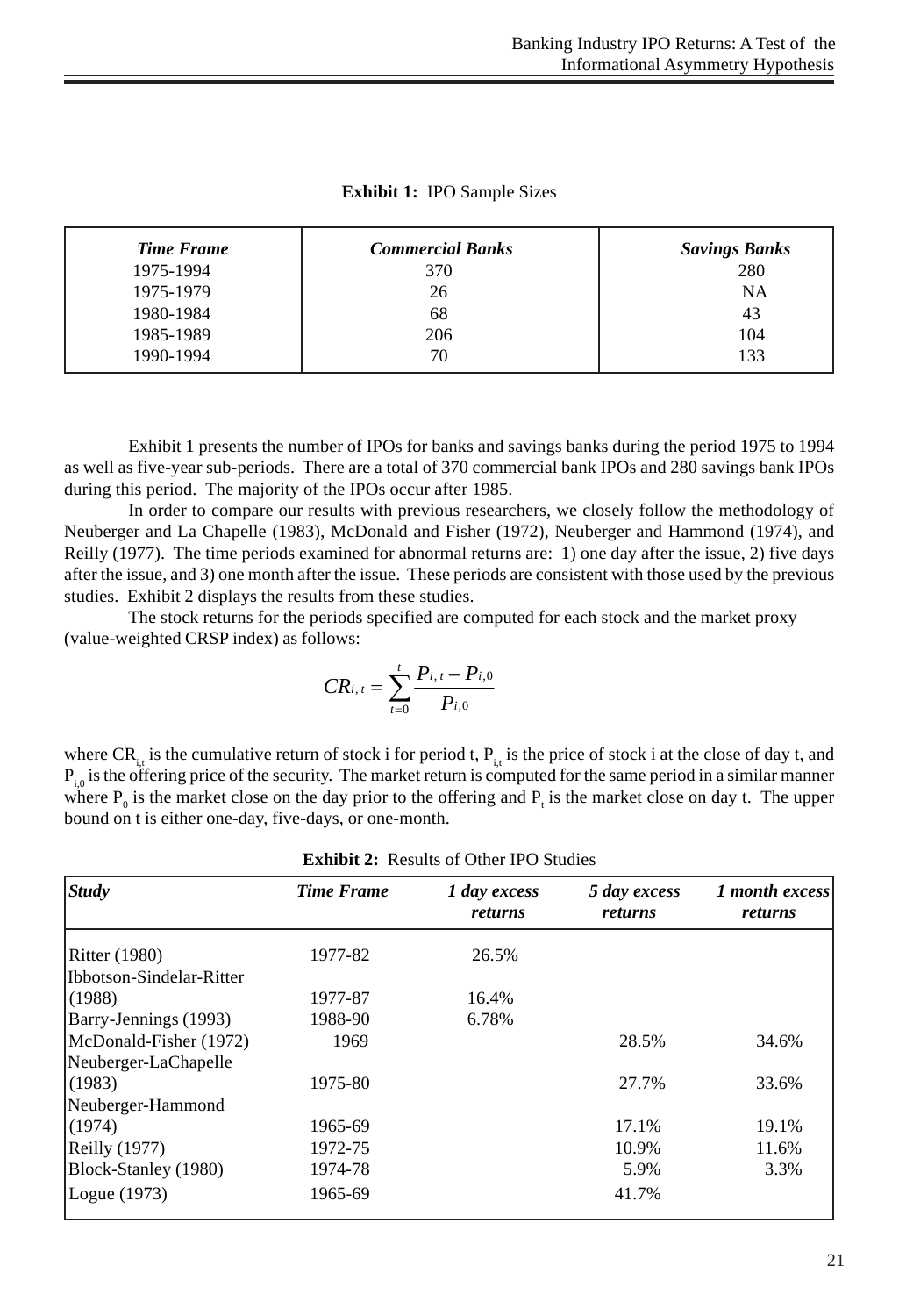The abnormal return on the stock is computed as follows:

$$
AR_{i, t} = CR_{i, t} - CMR_t
$$

where  $AR_{i,t}$  is the abnormal return for security i during period t,  $CR_{i,t}$  is the cumulative return of security i during period t, and CMR<sub>t</sub> is the cumulative return of the market during period t.

Next, we compute the average abnormal return as follows:

$$
e_t = \sum_{1}^{n} \frac{AR_{i,t}}{n_t}
$$

where  $e_i$  is the average abnormal return for time t, and n is the total number of stocks. We use a t-test to determine whether the abnormal return is significant.

#### **III. Results**

Exhibit 3 displays our results. The top number is the abnormal return for IPOs in the corresponding period, and the bottom number is the associated probability that the abnormal return is not different from 0. Positive abnormal returns range from .61% (1-day) to 2.41% (1-month) for the entire period from 1975 to 1994. Also, abnormal returns are positive and significant for the sub-period 1985-1989. No other sub-period had such a clear pattern. Over the entire period 1975-1994, all results were positive and significant.

Exhibit 3 shows the results of other IPO studies. Abnormal returns for banking industry IPOs are considerably less than other, more general IPO studies. This supports the idea that banking industry IPOs are more efficient than IPOs in other industries. This is perhaps due to easier valuation of banking assets, as many bank assets are very liquid with easily determined market values. Also, these lower abnormal returns suggest that banks are setting a better offering price and thus raising equity financing more efficiently.

Although it may be said that the returns for one day are not comparatively lower than the lowest oneday abnormal returns observed, overall, Logue's conclusion must be upheld. The abnormal returns exhibited by the observed banking IPOs would definitely bias overall average abnormal returns downward in a study that considers IPO returns from various industries. These results support the informational asymmetry hypothesis of IPO underpricing, which states that the less information the market has about the firm's assets, the higher the abnormal returns of the firm's IPO.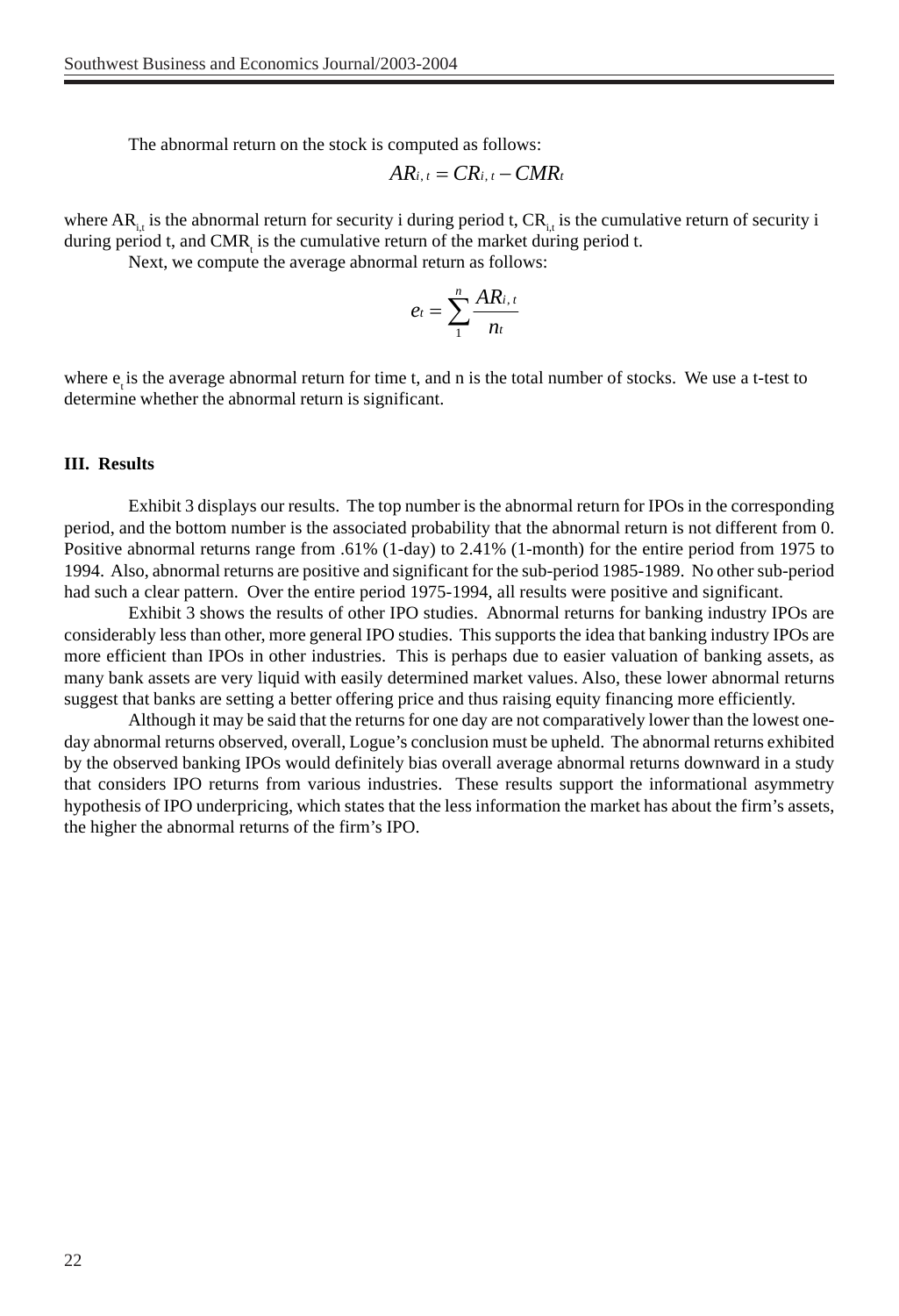| ежилять эт топогица телепиз ана т |                     |                      |                      |                      |                       |  |  |
|-----------------------------------|---------------------|----------------------|----------------------|----------------------|-----------------------|--|--|
| <b>RETURNS</b>                    | 1975-79             | 1980-84              | 1985-89              | 1990-94              | 1975-94               |  |  |
| 1-day Bank                        | 0.59%<br>(.1950)    | 0.52%<br>(.2249)     | 0.41%<br>(.0550)     | 1.09%<br>(.1177)     | $0.61\%$ *<br>(.0036) |  |  |
| 5-day Bank                        | 0.30%<br>(.7836)    | $-0.01\%$<br>(.9864) | 1.28%*<br>(.0038)    | 1.85%<br>(.0890)     | $1.11\%*$<br>(.0021)  |  |  |
| 1-month Bank                      | $-2.01%$<br>(.2750) | $3.02\%*$<br>(.0224) | $1.86\%*$<br>(.0128) | 2.63%<br>(.1200)     | $2.10\%$ *<br>(.0005) |  |  |
| 1-day S&L                         | <b>NA</b>           | $1.42\%*$<br>(.0303) | $0.99\%*$<br>(.0007) | 0.44%<br>(.2237)     | $0.75\%*$<br>(.0009)  |  |  |
| 5-day S&L                         | <b>NA</b>           | 1.43%<br>(.1845)     | $1.35\%*$<br>(.0167) | $1.42\%*$<br>(.0077) | $1.37\%*$<br>(.0002)  |  |  |
| 1-month S&L                       | <b>NA</b>           | 2.36%<br>(.3822)     | $2.02\%*$<br>(.0417) | $2.74\%*$<br>(.0011) | $2.41\%*$<br>(.0003)  |  |  |

**Exhibit 3:** Abnormal Returns and P-Values\*

\* Coefficients are significant at the 5% level.

## **IV. Summary and Conclusions**

We estimate the abnormal returns following an IPO for commercial banks and savings banks during the period 1975 to 1994 and find a significant, positive abnormal return. This suggests that banking industry IPOs are generally underpriced, however we note that the underpricing is less than in other industries as previous researchers such as Logue (1973) predicted. The lower abnormal returns arguable occur because it is easier to price the assets of banks due to their liquidity.

As for the sub-periods, perhaps the 1985-1989 sample showed significant results because the economy was in the middle of an economic boom filled with investor optimism. Interest rates were coming down, making bank assets more valuable. Also, the legislation emphasized keeping banks safe and protected via liberal insurance policies. Making bank assets less risky created value in the banking industry. The entire sample period from 1975-1994 exhibits a common average characteristic of IPOs—that is, they were underpriced initially and provided significant abnormal returns in the early trading. The main focus is the size of the returns compared to that of other IPO studies. The bank abnormal returns are low compared to non-financial IPOs suggesting Logue was correct in assuming the lower informational asymmetry associated with the banking industry drastically reduces the early excess returns associated with IPO issues.

An alternative explanation is that the larger sample sizes for the 1985-1989 and 1975-1994 time periods affected the significance tests. Larger sample sizes tend to produce significant results for the same or even lower level of abnormal returns than small sample sizes. Further research is needed to fully understand banking industry IPO return price behavior.